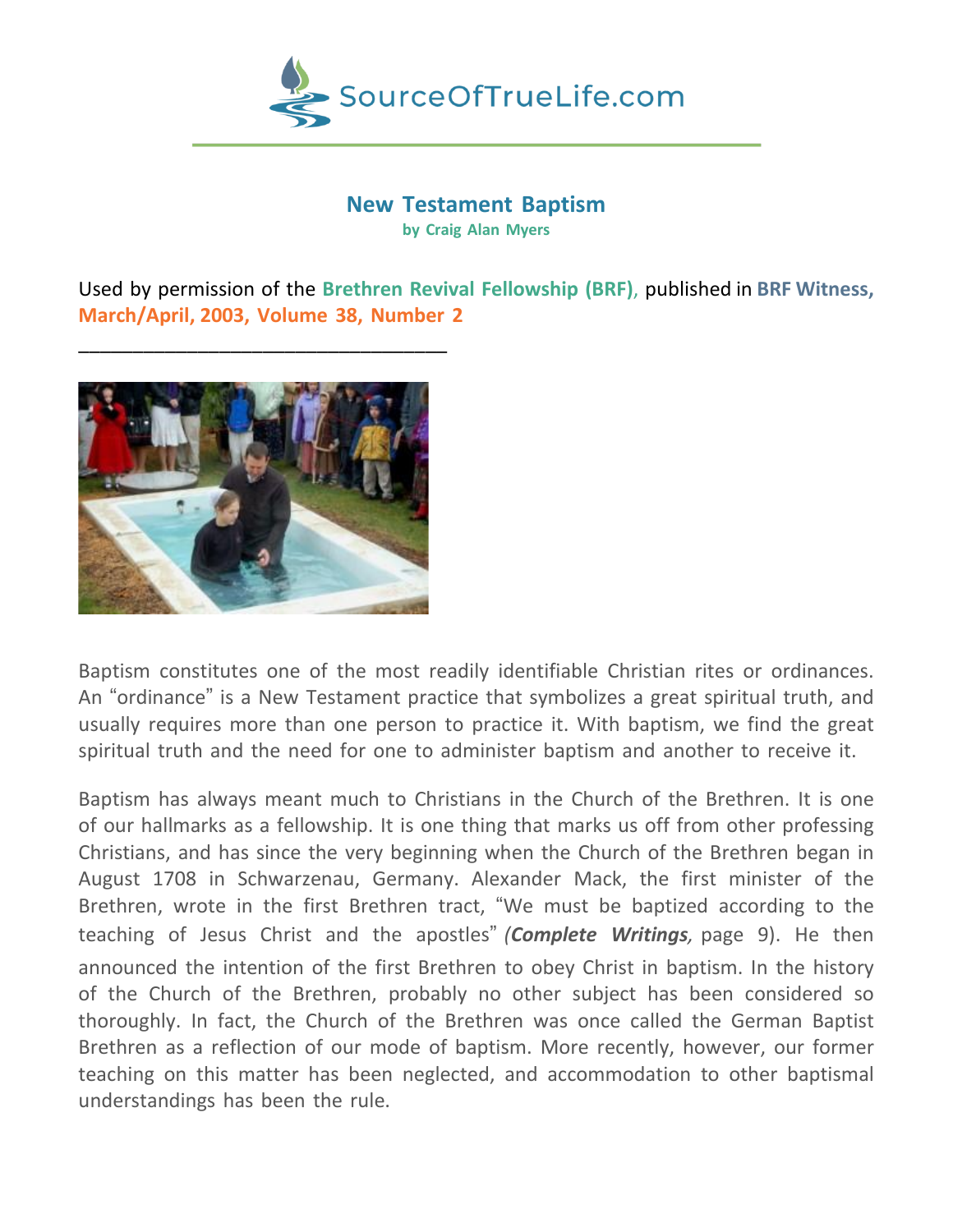We want to consider some basic Bible teaching on baptism, hear the testimony of the early Church Fathers, and listen to more recent writings on the subject, all dealing with the message and the method of New Testament baptism. It is not our purpose to needlessly offend, but to state clearly and forthrightly what we believe the Bible has to say.

Water baptism is a New Testament rite, intended for those who have committed themselves to Jesus Christ as Saviour and Lord. It has been taught and practiced, with varying conformity to the New Testament ideal, by nearly every kind of Christian group since the time of the Apostles. Many symbolic meanings have been attached to baptism, and some of these doctrinal teachings have direct bearing on the manner in which water baptism is practiced.

## **WHO IS TO BE BAPTIZED?**

The New Testament spells out who is to receive the rite of baptism. In **Acts 18:8,** we see that those baptized there were ones who had heard the Gospel and believed its message. Other passages in Acts tie baptism to believing with an open heart **(Acts 16:1415),** and gladly receiving the message of Christ's death and resurrection **(Acts 8:12; 2:41).** It is obvious from these instances, that the persons whose baptisms were recorded in Acts, were capable of hearing, understanding, receiving, and believing what Peter, Paul and the other Apostles taught concerning Christ. **Acts 2:38** further indicates that baptism is for those who believe the message of Christ and repent of (turn away from) their sins.

There is no hint whatever that babies were baptized in the New Testament, but only those who were able to consciously trust Christ. The only possible exception to this could be **Acts 16:33,** where it says, "And immediately he [the Philippian jailer] and all his family was baptized." But notice that no ages are given. The jailer's household could have consisted of those who were adults or youth. To be consistent with the historical record in Acts, we would hold that here too, those who were baptized were those who heard the Gospel message and believed it. Read together with Acts 2:38, baptism is for those who are aware of and sorry for their sins which they have committed. Babies, though tainted with the sin of Adam, are unable to repent of or even understand their sinful acts and attitudes. Brother Hartman Rice wrote, "Anywhere baptism is taught or practiced in the Scriptures, it always follows repentance and believing-something that a baby just couldn't do" *(The Biblical Teaching on Water Baptism,* page 3).

Some denominations hold that baptism in the New Testament [for the Church] corresponds to circumcision in the Old Testament [for Israel], and thus it is all right to sprinkle or **immerse** babies. But this is a concept foreign to the New Testament history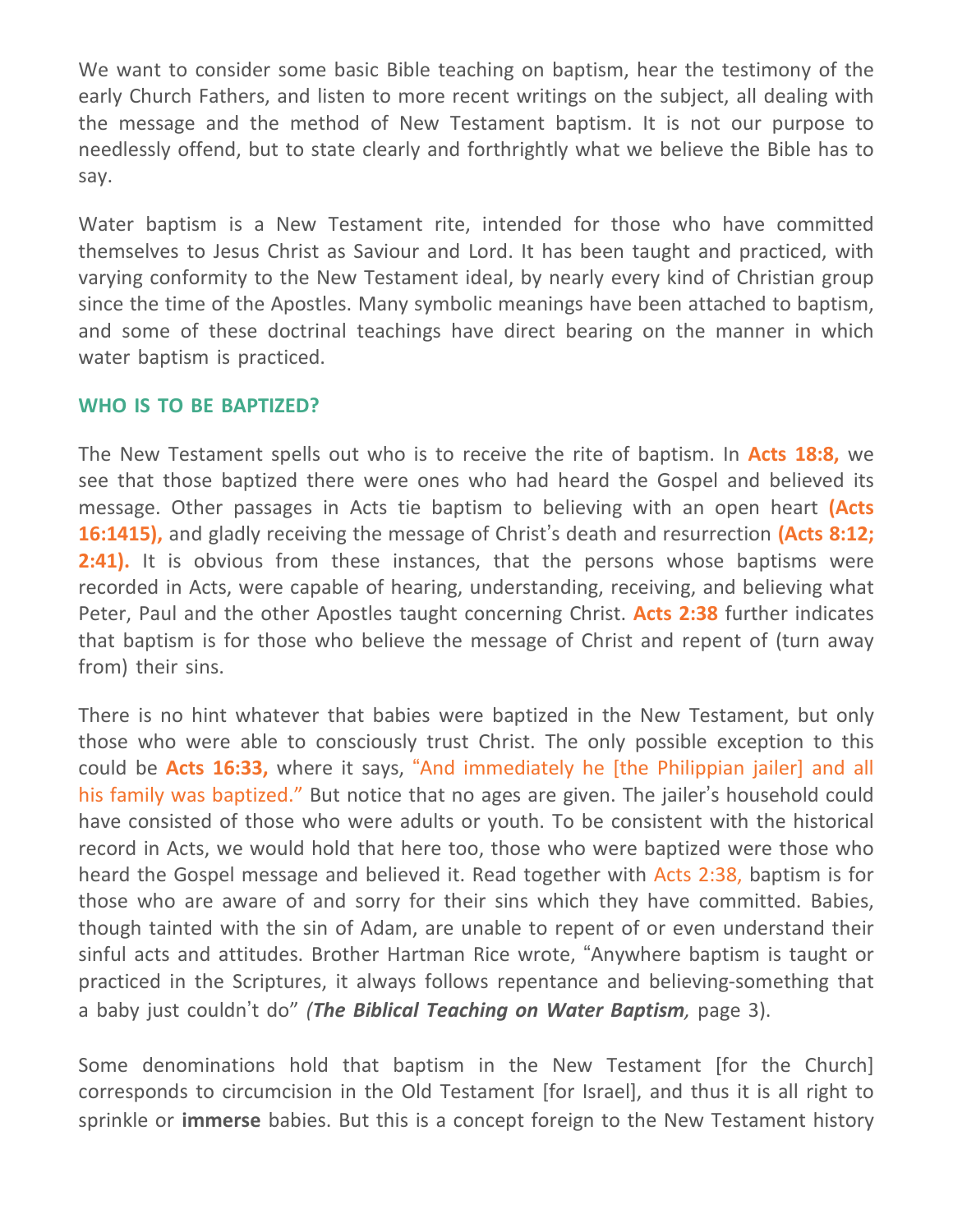and practice itself, and for this reason was rejected by the early Anabaptists and the early Brethren.

Baptism is commanded for those who repent of their sins and believe in Christ.

## **WHY SHOULD ONE BE BAPTIZED?**

*To follow the example of Jesus* – The Bible says that Jesus Himself, as an example to his disciples, submitted to the water baptism of John the Baptist. As Jesus began His public ministry, He willingly associated to the teaching of John, and gave His affirmation to it. For this, Matthew records that God blessed this baptism with both the audible voice of the Father, and the Holy Spirit "descending like a dove and alighting upon Him" **(Matthew 3:15-16).** Jesus, being the perfect God man, had no need for baptism as an emblem of repentance and washing away of sin, but He did desire to identify with the faithful teaching of God's Word in His day.

*It is commanded for believers in Christ* – In the Great Commission, Jesus taught the disciples to go into all the world and make more disciples, "baptizing them in the name of the Father, and of the Son, and of the Holy Spirit" **(Matthew 28:19).** We today are to proclaim the Good News of salvation, and then baptize those who respond in faith in Christ. Mark 16:16 ties baptism with believing in Christ and salvation. **Acts 2:38** ties repentance and water baptism together, and Peter tells his hearers that they are to be baptized for [or because of] the remission of sins. Their sins had been forgiven, and baptism was the outward sign of that forgiveness and of their identification with Christ. In **Acts 22:16** it symbolizes the washing away of sins, and gives a testimony to the fact that one has confessed Christ. Baptism was for all believers, and was the expected "first step" of the Christian life for everyone who came to Christ.

*Baptism symbolizes death to sin, and rising to new life* – "Therefore we were buried with Him through baptism into death, that just as Christ was raised from the dead by the glory of the Father, even so we also should walk in newness of life" **(Romans 6:4).** The faithful Christian in union with Christ, died with Him and so is no longer alive to sin. A Christian has also risen with Christ to new life. Baptism symbolizes this transaction perfectly as one goes under the water (buried) and then rises from the water (resurrected).

*Baptism is putting on Christ* **(Galatians 3:27)** – It symbolizes our union with Him: dying with Him, suffering His hardship and death; and rising with Christ, being delivered from sin and into a new state of living. In baptism we turn away from sin toward a new life in Christ, and we die to the things of this world.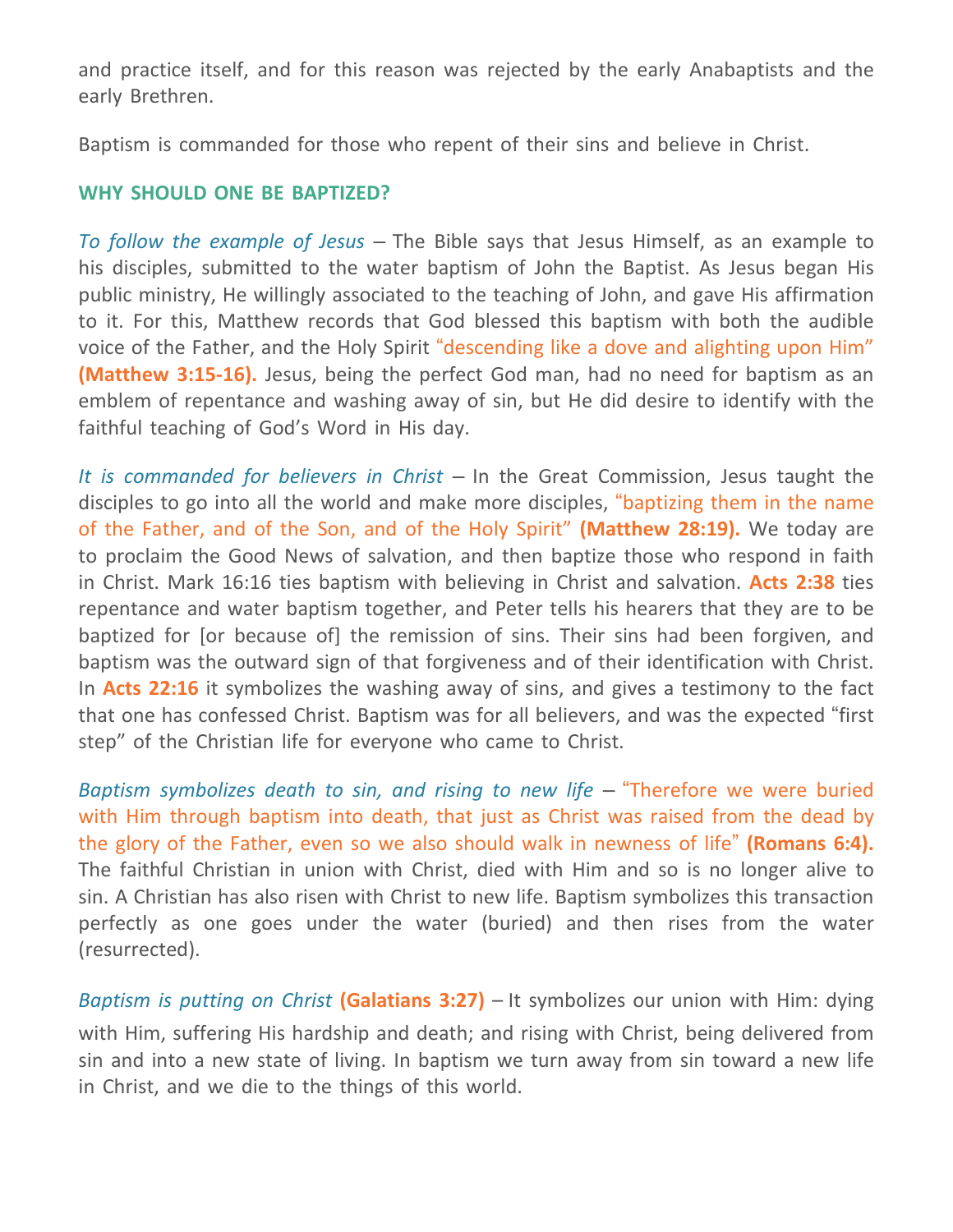*Baptism publicly confesses Christ* – Baptism is a public identification with Jesus Christ. After the resurrection of Jesus, we do not find that there were any "secret" believers such as Nicodemus and Joseph of Arimathea had been before the Crucifixion. Baptism was an obvious sign of becoming a Christian. It is stating for all, "I am a believer in Jesus Christ; He died for my sins, and He arose for my justification." **Romans 10:9-10** teaches that public confession of Christ is a necessary part of the conversion experience as we acknowledge our sin and His forgiveness.

#### **HOW SHOULD WE BE BAPTIZED?**

Most Christians would agree on the necessity and importance of baptism. It is when we begin to discuss the symbolism and mode of baptism that disagreements arise. However, an honest reading of the New Testament and of history supports baptism by immersion.

*Baptism testifies to a burial and a resurrection* – **Romans 6:3-5** speaks of being buried and resurrected with Christ, and **Colossians 2:12** reinforces this. When one is buried he goes under the ground or into the earth in some fashion. Baptism in water, then, most fully shows this burial and then the resurrection or coming up out of the ground. To fully show this testimony, there should be enough water used to show the burial (descent into) and the resurrection (rising up from).

*Baptism symbolizes a washing* – Ananias told Saul, "Arise and be baptized, and wash away your sins, calling on the name of the Lord" **(Acts 22:16).** Outward water baptism cannot physically wash away sins, but it relates what Christ has done for us in washing away our sins with His blood. Washing means to thoroughly cleanse something, through immersing it in water. One washes a garment by thoroughly getting it wet and plunging it under the water.

*The Greek word "baptizo" always means to immerse* – It signifies a cleansing by washing. There is no suggestion of merely sprinkling water on a new believer, or of pouring a small amount of water on one. It means "to dip, to immerge, to submerge" (J. H. Thayer, *A Greek-English Lexicon of the New Testament*).

## **WHAT MODE OF IMMERSION SHOULD BE USED?**

Even those who agree on baptism by immersion may differ on the specific form or method of performing that immersion. Again, grammar, theology, and history point to a specific kind of immersion for baptism of New Testament believers–trine (or triune) immersion. Trine immersion means being immersed three times in one ritual. It is not three baptisms, but one baptism with three separate actions.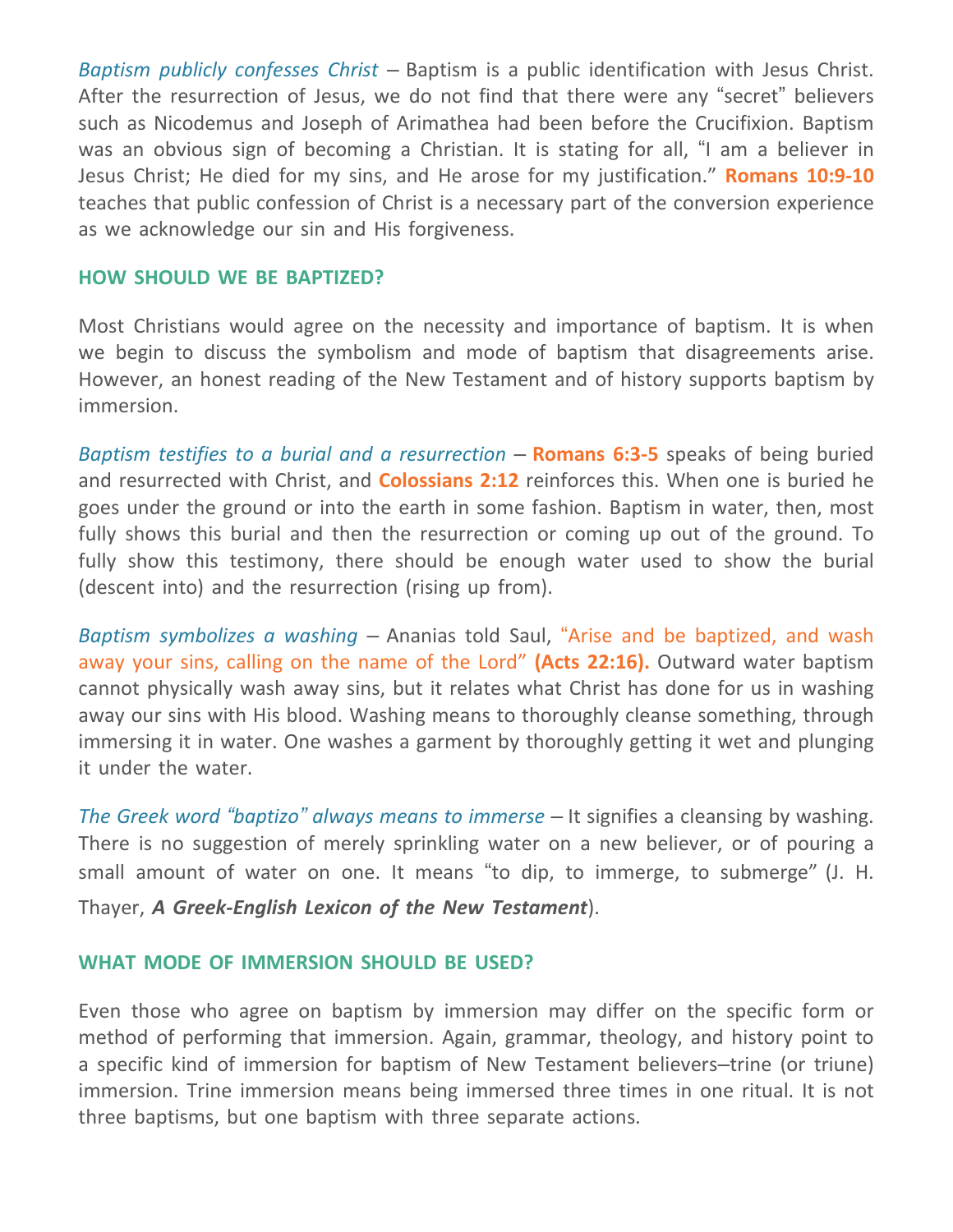*The Greek word "baptizo" requires more than one immersion*. The basic word for wash is "bapto." When the "izo" ending is added, it signifies a repeated action. So "baptizo" (in Greek) means "to dip or immerse repeatedly" (*A Greek-English Lexicon*). Anyone familiar with koine Greek in the first century would have an immediate understanding of "baptizo," and would see it as requiring a repeated immersion into water. The Greek word for "sprinkling" is "rantizo," and would have been used in the New Testament had the early church used that rite.

*The Great Commission requires trine immersion.* **Matthew 28:19** says that we are to baptize "in the name of the Father, and of the Son, and of the Holy Spirit." A simple diagram of that phrase shows it to have three separate prepositions (even in Greek), which would require the baptismal action be done as one rite with three separate actions or immersions. Some recent translations overlook the repeated prepositions in this verse, and so add to the confusion over the proper mode of baptism.

Honoring the Trinity calls for trine immersion. Again, **Matthew 28:19** recognizes each member of the Godhead–and our initiatory rite into the Trinitarian Christian faith reflects our belief in the Father, and the Son, and the Holy Spirit. All three Persons of the Trinity are mentioned because each One has a part in our salvation. God the Father is the Architect of the plan of salvation; God the Son came to earth and paid the bill for salvation; and God the Holy Spirit convicts us of sin and brings about our surrender to Christ, and applies the work of Jesus' death, burial, and resurrection to our souls and lives.

The text in **Matthew 28** requires Trinitarian action in order to fully complete the Lord's command. By trine immersion-one ritual with three actions-we recognize and give honor and worship to each member of the Godhead. We proclaim ourselves as obedient Trinitarians. As we believe in the Trinity, we should symbolize the Trinity in our entrance into the Trinitarian faith.

*Trine immersion can be traced back to the Apostles.* The early Church Fathers wrote of baptism frequently. One of the first mentions of baptism outside the New Testament was in the *Didache*. Sometimes called *The Teaching of the Twelve Apostles*, this was a kind of pastor's manual for early church leaders, and was written about A.D. 100. It says, "But concerning baptism, thus baptize ye: having first recited all these precepts, baptize in the name of the Father, and of the Son, and of the Holy Spirit, in running water." Almost a direct quote of Matthew's Gospel, the implication is strongly for trine immersion as the preferred means of baptism.

*Tertullian*, A.D. 160-220: "Jesus gave as his last command that they should immerse into the Father, and the Son, and the Holy Spirit, not into one person. Therefore, all who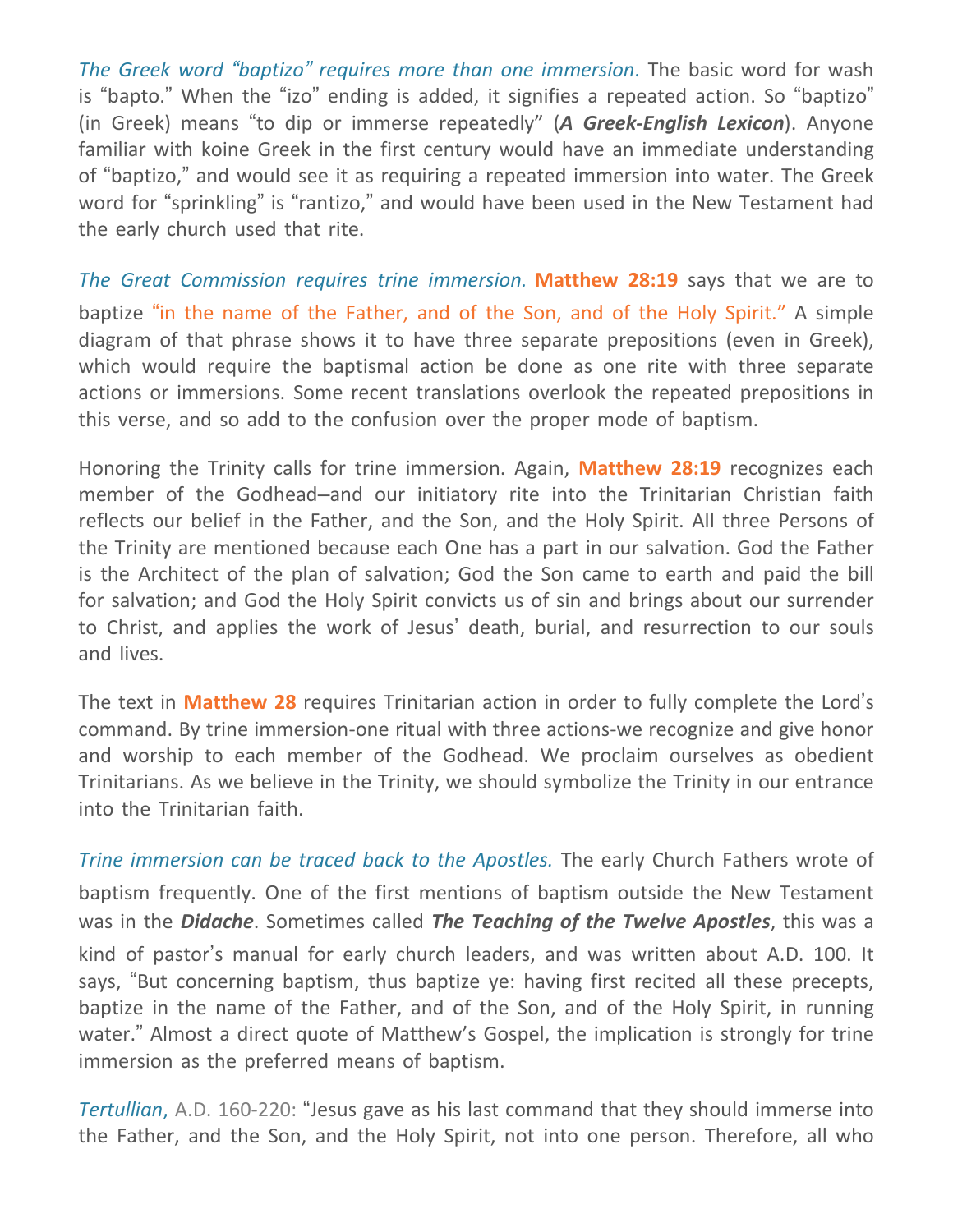believed were immersed. For we are immersed, not once but thrice, at the naming of every person of the Trinity."

*Augustine*, A.D. 354-430, "In this font, before we dipped your whole body, we asked you, 'Believest thou in God the omnipotent Father?' After you declared that you believed, we immersed three times your heads in **the sacred** font … You are rightly **immersed three times, you** who receive baptism in the name of Jesus Christ, who rose the third day **from the dead"** (*Sermon on the Mystery of Baptism*).

*Jerome*, A.D. 340-420: "We are thrice dipped in water that the mystery of the Trinity may appear to be but one, and therefore though we be thrice put under the water to represent the mystery of the Trinity, yet it is reputed to be but one baptism."

*Chrysostom*, A.D. 347-407 "Christ delivered to his disciples one baptism in three immersions when he said to them, 'Go and teach all nations, baptizing them in the name of the Father, and of the Son, and of the Holy Ghost."'

These were ancient teachers. Numerous others may be quoted in similar fashion in support of trine immersion. "Historically, the early authors and Church fathers unite together in giving a vast amount of testimony supporting Trine Immersion, along with countless historians throughout the ages" (Hodge, *Could It be Three?* page 31).

We may turn to a more recent respected Christian preacher, John Wesley, the founder of Methodism. "When Mr. Wesley baptized adults professing faith in Christ, he chose to do it by trine immersion if the person would submit to it, judging this to be the apostolic method" (*Moore's Life of Wesley*, Volume 1, page 425).

*Trine immersion is the only form of baptism accepted nearly universally as valid by Christian bodies.* While our primary appeal is to the Scriptures, it is useful to consider the attitude of other professing Christian bodies. The Eastern Orthodox Church (the Greek church), which prizes many ancient traditions, baptizes by trine immersion, even though it performs the rite for babies. The church followed trine immersion for a thousand years or more. Even those churches that have abandoned immersion, and practice sprinkling, do it three times.

Finally, *trine immersion by a forward motion is the literal application of the Scripture.* **Romans 6:5** indicates that we are united in the likeness of His death. **John** 19:30 sheds light on this by saying, "And bowing His head, He gave up His spirit." He bowed His head-a forward movement. We too, are to receive baptism in the same way,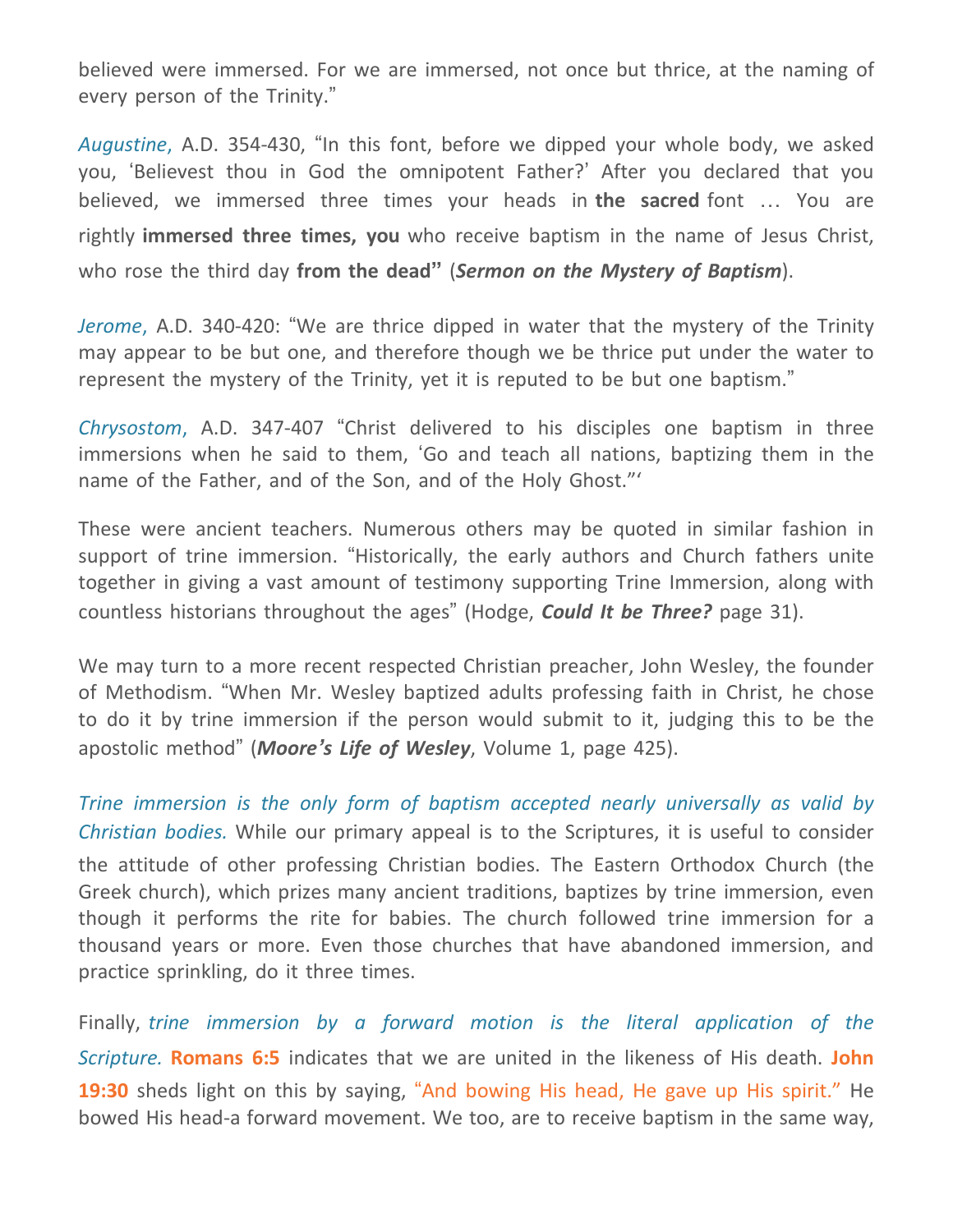bowing our heads in a forward movement. Tertullian wrote, "The Christians were baptized by bowing down with great simplicity, and without pomp or many words."

## **WHAT SHOULD I DO?**

If you have trusted Christ, and not yet been baptized, then seek out a sound congregation and request baptism. If you have received some other form of baptism, then it is altogether appropriate to conform to the teaching of the New Testament on the mode of baptism. The basis for such conformity is the following:

*The example of Jesus* – He certainly had no need to be baptized yet did it out of obedience and identification with God's people. If one identifies with the Church of the Brethren and its teachings, then that identification should be with the basic rites and ordinances of the Church.

*The example of the Apostles* – In **Acts 19:1-6,** we find an instance where believers were baptized once as *believers*, but then were more fully instructed and then baptized again to reflect their deeper understanding of the Gospel. There is no New Testament prohibition on seeking proper baptism.

*The example of the early church -* -Persons were baptized again if their first baptism was not conducted according to Scriptural standards. It was only later, as the church became more involved with the world, that baptism took on significance as a strict onetime only event.

*Illumination of the Scriptures* – The Holy Spirit leads us all to correct any deficiencies in belief and practice as we mature in the Christian life.

The Bible teaches trine immersion, and those who have not received this rite should be baptized by trine immersion. This does not imply that some previous ceremony was not meaningful, but simply that ritual did not fully portray New Testament baptism.

"Many Christians emotionally react to the invitation to be baptized by trine immersion if they have already been baptized as believers in another way. They may even feel that to be "rebaptized" would be to repudiate their former public confession of Christ. But this is simply not true. Spiritually discerning Christians will always act in light of new biblical insights. If they have discovered, through studying God's Word, that trine immersion is the form which Christ really commanded the Church to observe, then they will realize that they are not actually experiencing a "rebaptism," but instead, for the first time in their lives as believers, true Christian baptism. This should bring great joy rather than resentment." (John C. Whitcomb, *Baptism and Church Membership,* page